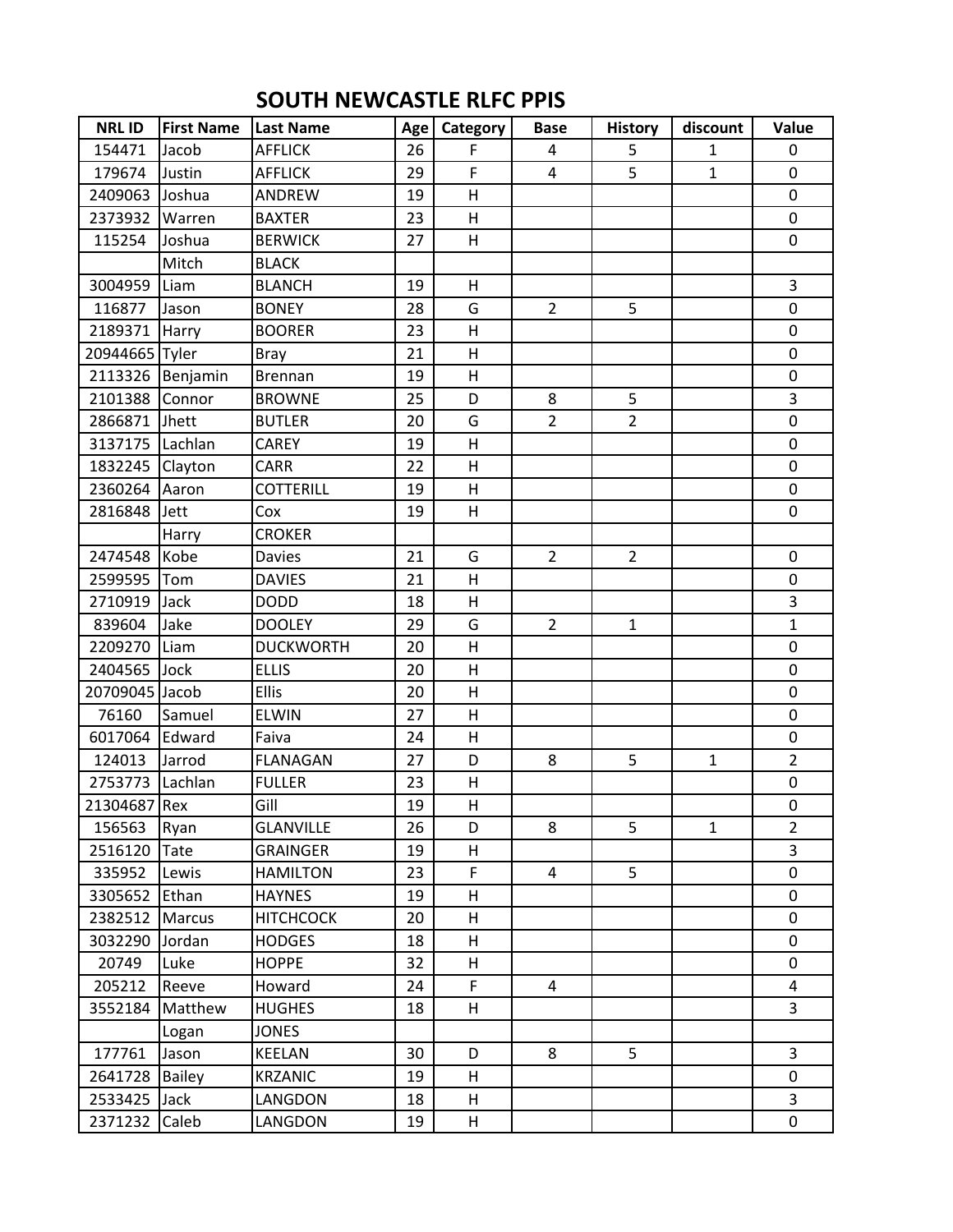| 2206637            | Steven          | <b>LEASK</b>    | 25 | G            | $\overline{2}$ | $\mathbf{1}$   |       | $\mathbf 0$    |
|--------------------|-----------------|-----------------|----|--------------|----------------|----------------|-------|----------------|
| 2714536            | Joseph          | LEWIS           | 19 | H            |                |                |       | $\mathbf 0$    |
| 102887             | Benjamin        | <b>LUCAS</b>    | 34 | H            |                |                |       | $\overline{0}$ |
| 1781660            | Jack            | <b>LUMBY</b>    | 24 | G            | $\overline{2}$ |                |       | $\overline{2}$ |
| 2516039            | Jack            | <b>MATHESON</b> | 22 | H            |                |                |       | $\mathbf 0$    |
| 99908              | Scott           | <b>MATTHEWS</b> | 26 | D            | 8              | 5              |       | 3              |
| 2186834 Zac        |                 | <b>MILLER</b>   | 20 | $\mathsf{H}$ |                |                |       | $\mathbf 0$    |
| 3721327 Joel       |                 | <b>NEWMAN</b>   | 25 | H            |                |                |       | $\mathbf 0$    |
| 2164932            | Frank-Paul      | NUUAUSALA       | 35 | D            | 8              |                |       | 8              |
| 2363453 Mitchell   |                 | <b>PARKER</b>   | 19 | H            |                |                |       | $\mathbf 0$    |
| 2815615            | lan             | PEREZ-CAMERON   | 21 | H            |                |                |       | $\mathbf 0$    |
| 10142              | Rhys            | <b>PISANI</b>   | 23 | H            |                |                |       | $\mathbf 0$    |
| 1291736 Tyrone     |                 | <b>POLYAK</b>   | 30 | H            |                |                |       | $\mathbf 0$    |
| 2185434            | Henry           | PRINGLE         | 22 | H            |                |                |       | $\mathbf 0$    |
| 21213552 Max       |                 | Quinn           | 18 | H            |                |                |       | $\mathbf 0$    |
| 6227468 Jonte      |                 | Rashid          | 18 | H            |                |                |       | $\mathbf 0$    |
|                    | 2832145 Antwone | <b>RYAN</b>     | 18 | H            |                |                |       | 3              |
| 320129             | Dewayne         | SAMPSON         | 31 | H            |                |                |       | $\mathbf 0$    |
| 2192276 Jackson    |                 | <b>SAUNDERS</b> | 20 | H            |                |                |       | $\mathbf 0$    |
| 53879              | Campbell        | <b>SCOTT</b>    | 27 | G            | $\overline{2}$ | 3              |       | $\pmb{0}$      |
| 2012235   Brendon  |                 | <b>SIMPSON</b>  | 31 | D            | 8              | 5              |       | 3              |
| 1906129   Marshall |                 | <b>SING</b>     | 26 | G            | $\overline{2}$ | 4              |       | $\mathbf 0$    |
| 2195150            | Patrick         | <b>SMITH</b>    | 23 | H            |                |                |       | $\overline{0}$ |
| 6247063 Limatasi   |                 | Talagi          | 27 | H            |                |                |       | $\mathbf 0$    |
| 2347604 Brandon    |                 | <b>THOMPSON</b> | 18 | H            |                |                |       | 3              |
| 3933556 Tuiala     |                 | <b>TOGITASI</b> | 28 | H            |                |                |       | $\mathbf 0$    |
| 1303681            | Jack            | <b>WELSH</b>    | 26 | F            | 4              | $\overline{2}$ |       | $\overline{2}$ |
|                    |                 |                 |    |              |                |                | Total | 54             |
|                    |                 |                 |    |              |                |                |       |                |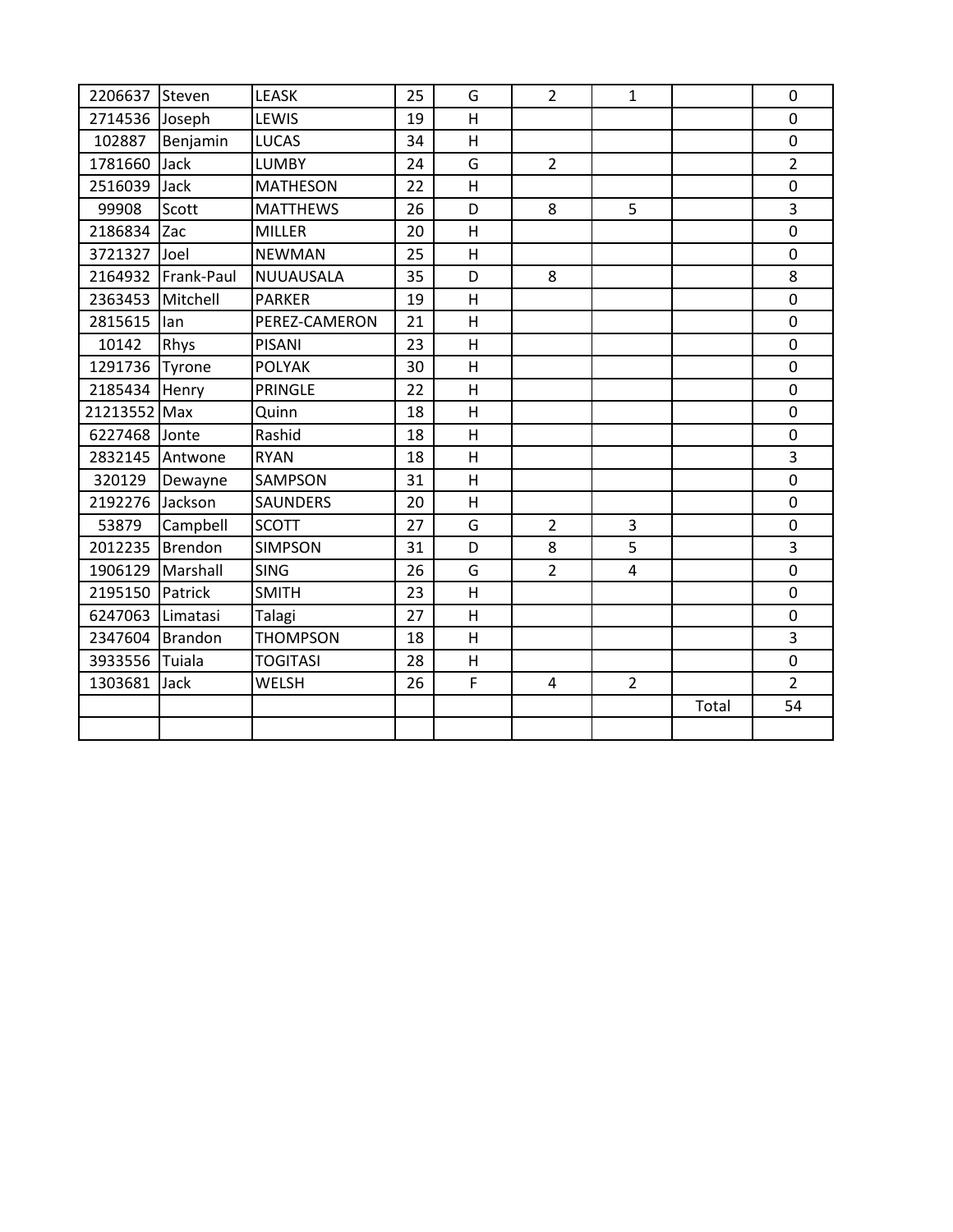| 13 to 17 at Malabulla                                     |  |                                                           |  |  |  |  |  |
|-----------------------------------------------------------|--|-----------------------------------------------------------|--|--|--|--|--|
|                                                           |  |                                                           |  |  |  |  |  |
|                                                           |  |                                                           |  |  |  |  |  |
|                                                           |  |                                                           |  |  |  |  |  |
|                                                           |  |                                                           |  |  |  |  |  |
|                                                           |  |                                                           |  |  |  |  |  |
|                                                           |  |                                                           |  |  |  |  |  |
|                                                           |  |                                                           |  |  |  |  |  |
|                                                           |  |                                                           |  |  |  |  |  |
|                                                           |  |                                                           |  |  |  |  |  |
|                                                           |  |                                                           |  |  |  |  |  |
|                                                           |  |                                                           |  |  |  |  |  |
|                                                           |  |                                                           |  |  |  |  |  |
|                                                           |  |                                                           |  |  |  |  |  |
|                                                           |  |                                                           |  |  |  |  |  |
|                                                           |  | Played 17's with South but also last 5 years at Terrace   |  |  |  |  |  |
|                                                           |  |                                                           |  |  |  |  |  |
|                                                           |  |                                                           |  |  |  |  |  |
|                                                           |  |                                                           |  |  |  |  |  |
|                                                           |  |                                                           |  |  |  |  |  |
|                                                           |  |                                                           |  |  |  |  |  |
|                                                           |  |                                                           |  |  |  |  |  |
|                                                           |  |                                                           |  |  |  |  |  |
|                                                           |  |                                                           |  |  |  |  |  |
|                                                           |  |                                                           |  |  |  |  |  |
| No player stats in Mysideline                             |  |                                                           |  |  |  |  |  |
|                                                           |  |                                                           |  |  |  |  |  |
| Played 13 to 17 with Dudley. But Central don't have 19's? |  |                                                           |  |  |  |  |  |
|                                                           |  |                                                           |  |  |  |  |  |
|                                                           |  |                                                           |  |  |  |  |  |
|                                                           |  |                                                           |  |  |  |  |  |
|                                                           |  |                                                           |  |  |  |  |  |
|                                                           |  | Played 14 to 18 at Terrace, prior to that at Penrith area |  |  |  |  |  |
|                                                           |  |                                                           |  |  |  |  |  |
|                                                           |  |                                                           |  |  |  |  |  |
| 13s to 17s at Terrace                                     |  |                                                           |  |  |  |  |  |
|                                                           |  |                                                           |  |  |  |  |  |
|                                                           |  |                                                           |  |  |  |  |  |
|                                                           |  |                                                           |  |  |  |  |  |
| 13s to 17s at Terrace                                     |  |                                                           |  |  |  |  |  |
|                                                           |  |                                                           |  |  |  |  |  |
|                                                           |  |                                                           |  |  |  |  |  |